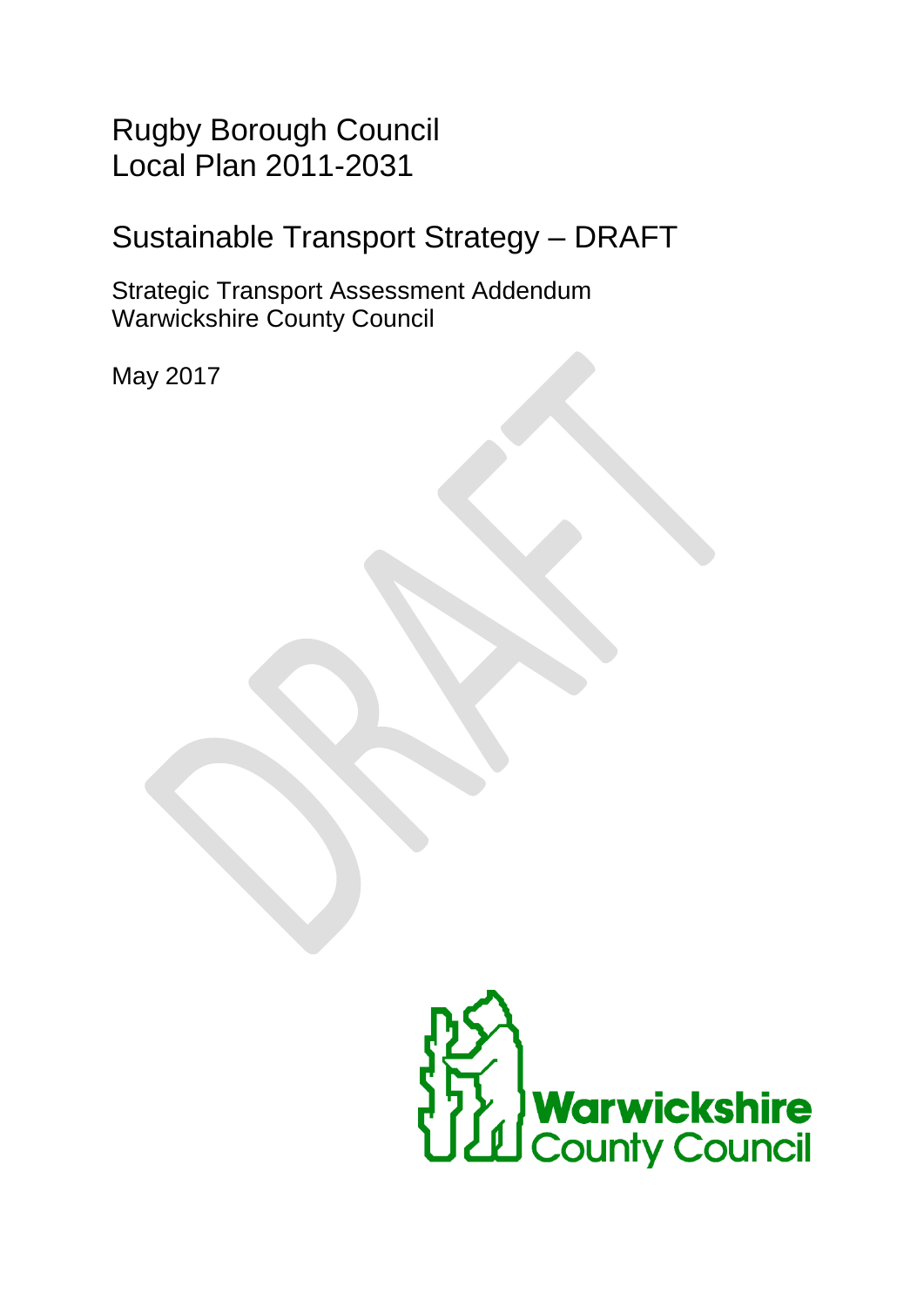## **Contents**

- 1. Background
- 2. Public Transport
- 3. Walking and Cycling
- 4. Smarter Choices
- 5. Sustainable Transport Infrastructure Delivery Plan

Appendices

Appendix A – Sustainable Transport Infrastructure Delivery Plan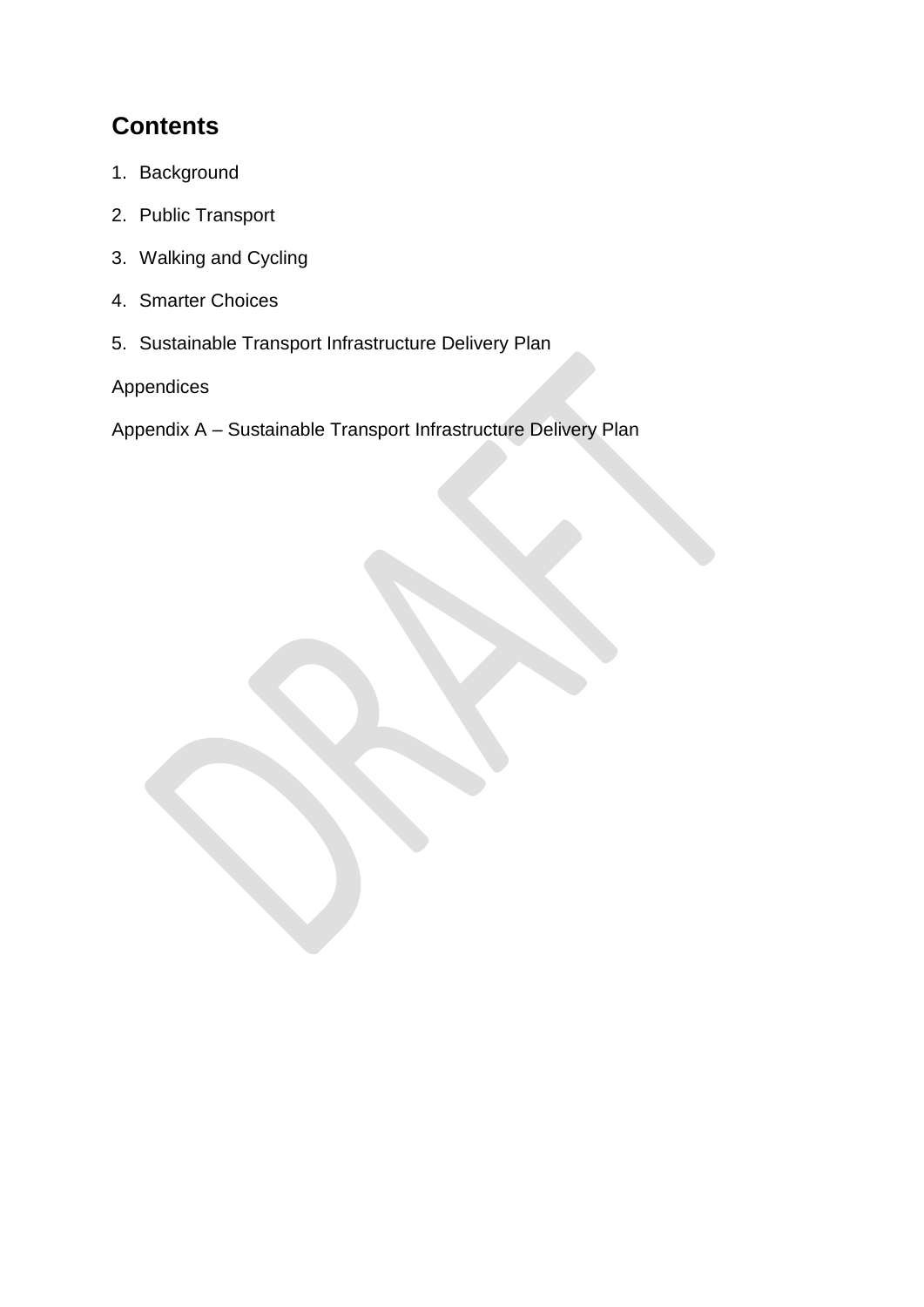## **1. Background**

This addendum complements the initial Strategic Transport Assessment (STA) work undertaken by Vectos Microsim (VM) in 2016 and its update undertaken in 2017 on behalf of Rugby Borough Council (RBC) and Warwickshire County Council (WCC).

It aims to show how improvements to walking, cycling and public transport will complement the wider transport strategy set out within the STA. As part of this piece of work, a Draft Infrastructure Delivery Plan (IDP) specifically covering sustainable transport measures has been prepared. It is envisaged that this will be incorporated into the wider Local Plan IDP.

This piece of evidence in support of the Rugby Borough Local Plan should be treated as a working document, designed to both inform the preparation and delivery of the plan. The current review of the cycle network within the Borough will be used to inform the ongoing development of this strategy.

Sustainable transport improvements are an essential part of the overall mitigation package to support the housing and employment growth proposals within the Borough Plan. This approach is consistent with the County Council's Local Transport Plan (2011-2026) Land Use and Transportation Strategy, which aims to encourage new development to come forward in a sustainable way by reducing the need to travel and better integrating land use and transport. The vision of the Land Use and Transportation Strategy is 'to encourage new development which is accessible, safe, sustainable and integrated with the transport network, including modes other than the car'.

Improvements to walking, cycling and public transport are an important element of the development process because they:

- Contribute towards the delivery of sustainable development;
- Reduce the impact of car based travel on the local and strategic highway network, by maximising the number of journeys made by such modes from trips generated as a result of new development; and
- Help deliver an integrated approach to transport provision.

Sustainable transport is an umbrella term which includes the provision of bus services, bus infrastructure, park and ride, access to rail services, walking, cycling and behavioural measures (also referred to as 'Smarter Choices'). This strategy sets out what sustainable transport improvements will be sought through the planning process to support development generally within the Borough. Details of other planned improvements to sustainable transport within the Borough which will be complementary to those measures secured through the planning process are also provided, given that these will also contribute towards the modal shift targets within the plan.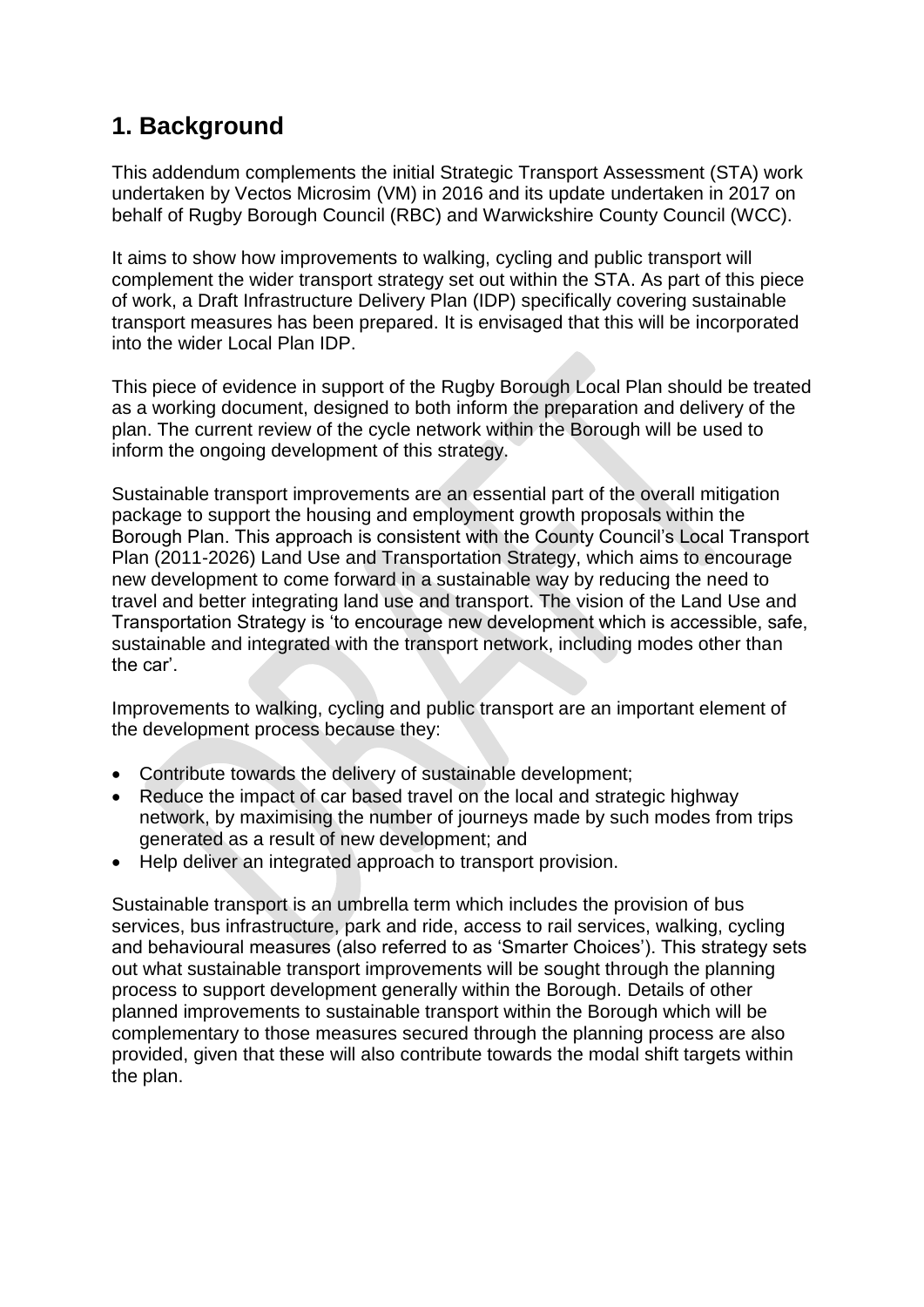## **2. Public Transport**

### **Introduction**

Rugby Borough has seen significant housing, employment and retail growth over the last 15-20 years, and remains at the heart of economic growth aspirations in Warwickshire with significant plan-led development consented at the following Sustainable Urban Extensions (SUEs):

- Houlton (former Rugby Radio Station site) 6,200 dwellings and 16 hectares gross employment east of Hillmorton;
- Gateway Rugby 1,300 dwellings and 36 hectares gross employment on the A426 Leicester Road corridor.

There is also nationally significant committed employment development adjacent to Houlton at DIRFT III to the east of the A5, comprising an additional 731,000 sqm of rail served storage and distribution floorspace.

Further significant committed housing developments are underway at Cawston and on the B4642 Coventry Road, which in combination comprise approximately 1,000 dwellings to the south west of Rugby.

Rugby Town Centre has recently seen the development of the Swan Shopping Centre and there are committed proposals to further expand the Elliott's Field and Junction One Retail Parks on the A426 Leicester Road corridor. A significant number of major comparison retailers have gravitated towards the A426 corridor to the north of the town centre, and this has led to increasing levels of traffic congestion as most residential areas are located to the south of the town.

It is projected that around 12,400 additional dwellings will be constructed within the Borough by 2031 in order to meet assessed housing need for Rugby Borough and also unmet need arising from Coventry City. A sizeable proportion of these will be located at the Houlton and Rugby Gateway SUEs.

The Publication Draft Local Plan is proposing further significant housing development at Coton Park East (800 dwellings), South West Rugby (5,000 dwellings) and Lodge Farm (1,500 dwellings) on the A45 to the south of Dunchurch village.

Public transport has an important role to play in supporting housing and employment growth by providing genuine travel choice to residents and employees. This in turn can help mitigate the overall impact of development on the highway network by reducing the number of car trips generated as a result of new development.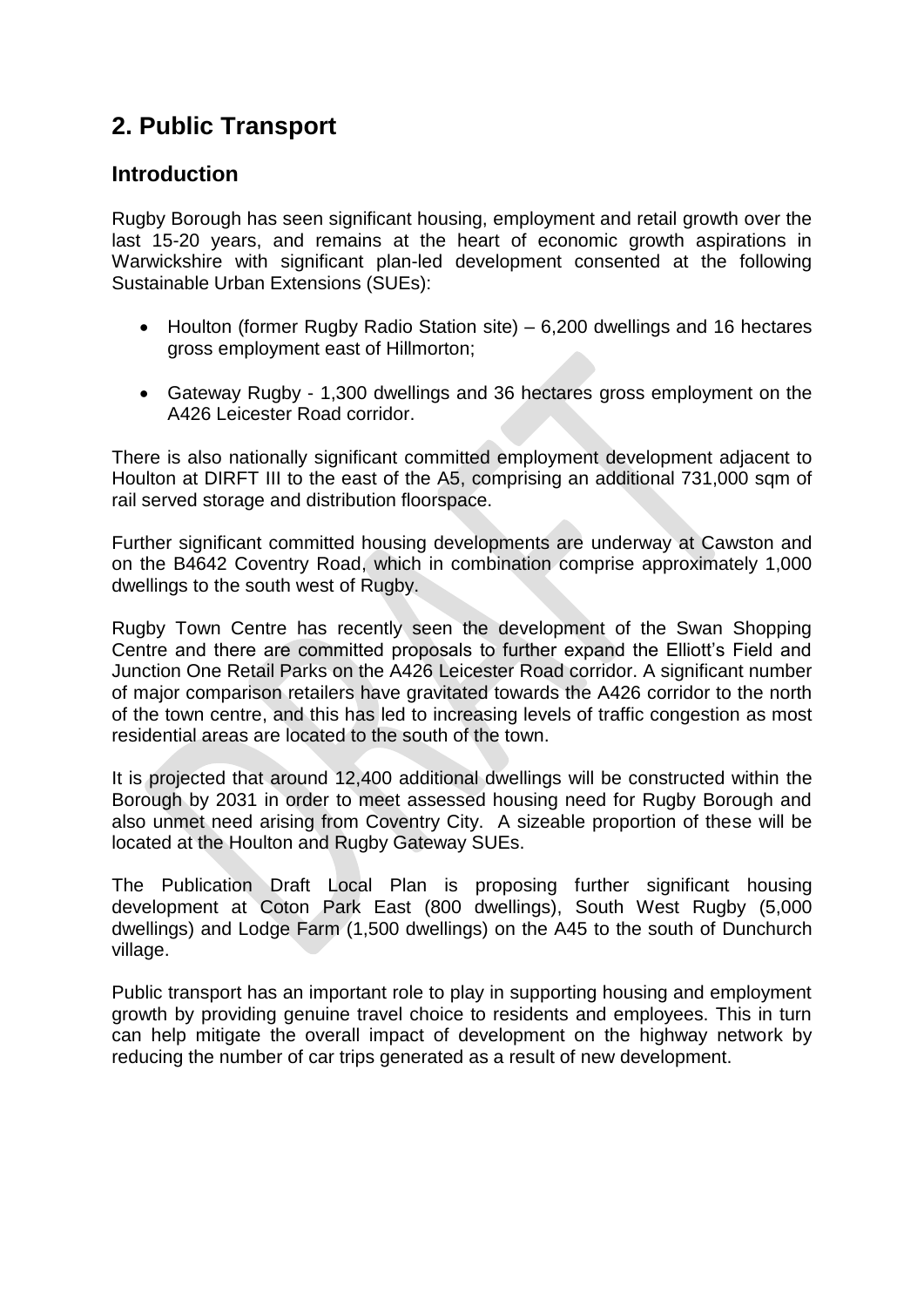Improvements to public transport can include service enhancements and investment in infrastructure. Further details of the following are set out below:

- Bus Services:
- Bus Infrastructure;
- Park and Ride: and
- Access to Rail.

### **Bus Services**

#### **Background**

Rugby Borough has a comprehensive, well-developed and well-utilised bus network which provides a solid foundation on which to build. A significant number of bus services across the Borough are provided on a commercial basis by Stagecoach Midlands, Arriva Hinckleybus and Travel De Courcey. A number of other services are provided by these and other operators on either a partially or fully subsidised basis. The following table provides details of existing key bus services in Rugby.

| Existing Key Bus Services in Rugby |                                                                                                                                                             |                                          |                               |  |  |  |  |  |
|------------------------------------|-------------------------------------------------------------------------------------------------------------------------------------------------------------|------------------------------------------|-------------------------------|--|--|--|--|--|
| Service<br><b>No</b>               | <b>Route Description</b>                                                                                                                                    | Frequency                                | Operator                      |  |  |  |  |  |
| 3/3A                               | Newbold On Avon - Lawford Heath -<br>Long Lawford - Rugby Town Centre<br>-Hillmorton                                                                        | 30 mins<br>Stagecoach<br><b>Midlands</b> |                               |  |  |  |  |  |
| 4                                  | Brownsover - Rugby Tesco -<br><b>Rugby Rail Station -</b><br>Rugby Town Centre - Bilton -<br>Admirals Estate - Cawston Grange                               | 12 mins                                  | Stagecoach<br><b>Midlands</b> |  |  |  |  |  |
| 9                                  | Rokeby Estate - Hillside Estate -<br>Rugby Town Centre -<br>Clifton On Dunsmore - Newton                                                                    | Hourly                                   | Stagecoach<br><b>Midlands</b> |  |  |  |  |  |
| 10/12                              | Coton Park - Central Park -<br>Rugby Rail Station -<br>Rugby Town Centre - Ashlawn<br>Estate - Hillmorton - DIRFT -<br>Kilsby - Barby - Daventry            | 30 mins                                  | Stagecoach<br><b>Midlands</b> |  |  |  |  |  |
| 11                                 | Rugby Town Centre - Hillmorton -<br>St Cross Hospital - Bilton Fields -<br>Woodlands                                                                        | 2 hours                                  | <b>A&amp;M Group</b>          |  |  |  |  |  |
| 63                                 | Rugby - Dunchurch -<br>Kites Hardwick - Stockton -<br>Southam - Ufton - Radford Semele<br>- Leamington Spa                                                  | Hourly                                   | Stagecoach<br><b>Midlands</b> |  |  |  |  |  |
| 86                                 | Coventry - Binley - Binley Woods -<br>Brandon - Wolston - Bretford -<br>Church Lawford - Lawford Green -<br>Long Lawford -<br>Rugby Town Centre - Woodlands | 30 mins                                  | Stagecoach<br><b>Midlands</b> |  |  |  |  |  |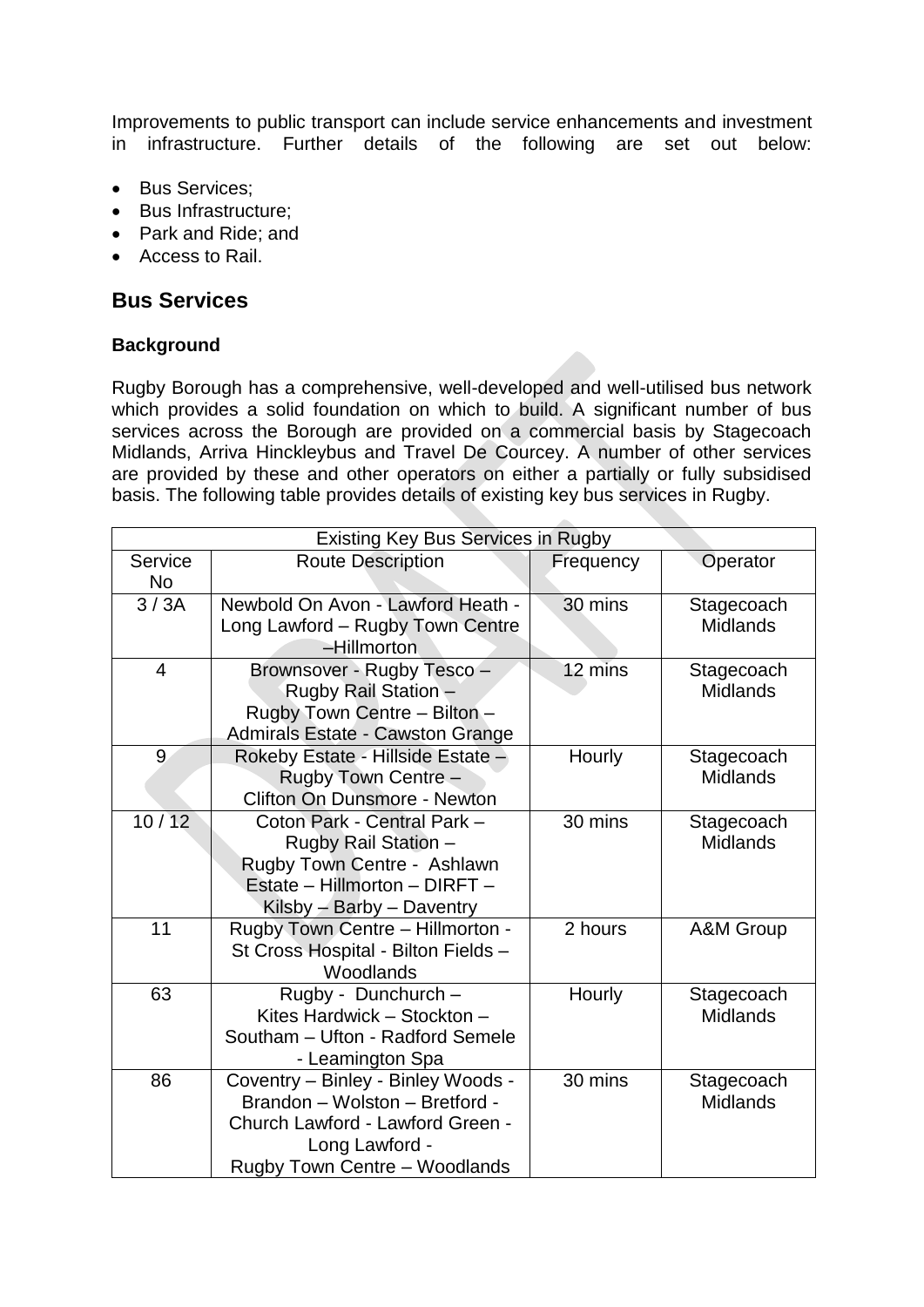| 96  | Rugby - Ashlawn Estate -<br>Hillmorton - DIRFT - Crick -<br>West Haddon - Long Buckby -<br>Ravensthorpe - East Haddon -<br>Althorp Park - Holdenby -<br>Church Brampton - Harlestone -<br>Northampton                 | Hourly  | Stagecoach<br><b>Midlands</b> |
|-----|-----------------------------------------------------------------------------------------------------------------------------------------------------------------------------------------------------------------------|---------|-------------------------------|
| 580 | Rugby - Dunchurch - Thurlaston -<br>Lawford Heath -<br>Bourton On Dunsmore - Frankton -<br>Birdingbury - Marton - Princethorpe<br>- Stretton On Dunsmore -<br>Ryton On Dunsmore - Bubbenhall -<br>Baginton - Coventry | 2 Hours | Johnsons<br>Coaches           |
| 585 | St Cross Hospital - Rugby -<br>Newbold On Avon -<br>Harborough Magna - Pailton -<br><b>Monks Kirby - Stretton Under Fosse</b><br>- Easenhall - Brinklow -<br>Coombe Abbey - Walsgrave<br>Hospital, Coventry           | 30 mins | De Courcey<br>Travel          |
| X44 | Leicester - Fosse Park -<br>Narborough - Littlethorpe - Cosby -<br>Broughton Astley - Frolesworth -<br>Leire - Ashby Parva - Bitteswell -<br>Lutterworth - Cotesbach -<br>Rugby Tesco - Rugby Town Centre             | 2 Hours | Arriva<br>Hinckleybus         |

The overall bus strategy to support the Borough Plan will be to secure new and/or improved service proposals which:

- Encourage good accessibility to new development for local bus services and secure funding from developers towards the associated costs, which is consistent with the policies established in the Warwickshire Local Transport Plan 2011-26 in respect to promoting connectivity between new development and public transport;
- Provide good local bus service connectivity between new development and key local destinations such as railway stations, medical care facilities, education/training facilities and significant existing and proposed employment sites both within the Borough and near to it, e.g. Technology Retail Park, Elliott's Field Retail Park, Magna Park and the DIRFT major employment site;
- Promote good local bus service connectivity to other cross-boundary major employment sites and housing developments such as MIRA, Daventry town centre and Daventry North East Sustainable Urban Extension; and
- Strengthen strategic bus connectivity between Rugby and other urban centres such as Coventry, Leamington, Warwick, Northampton and Leicester.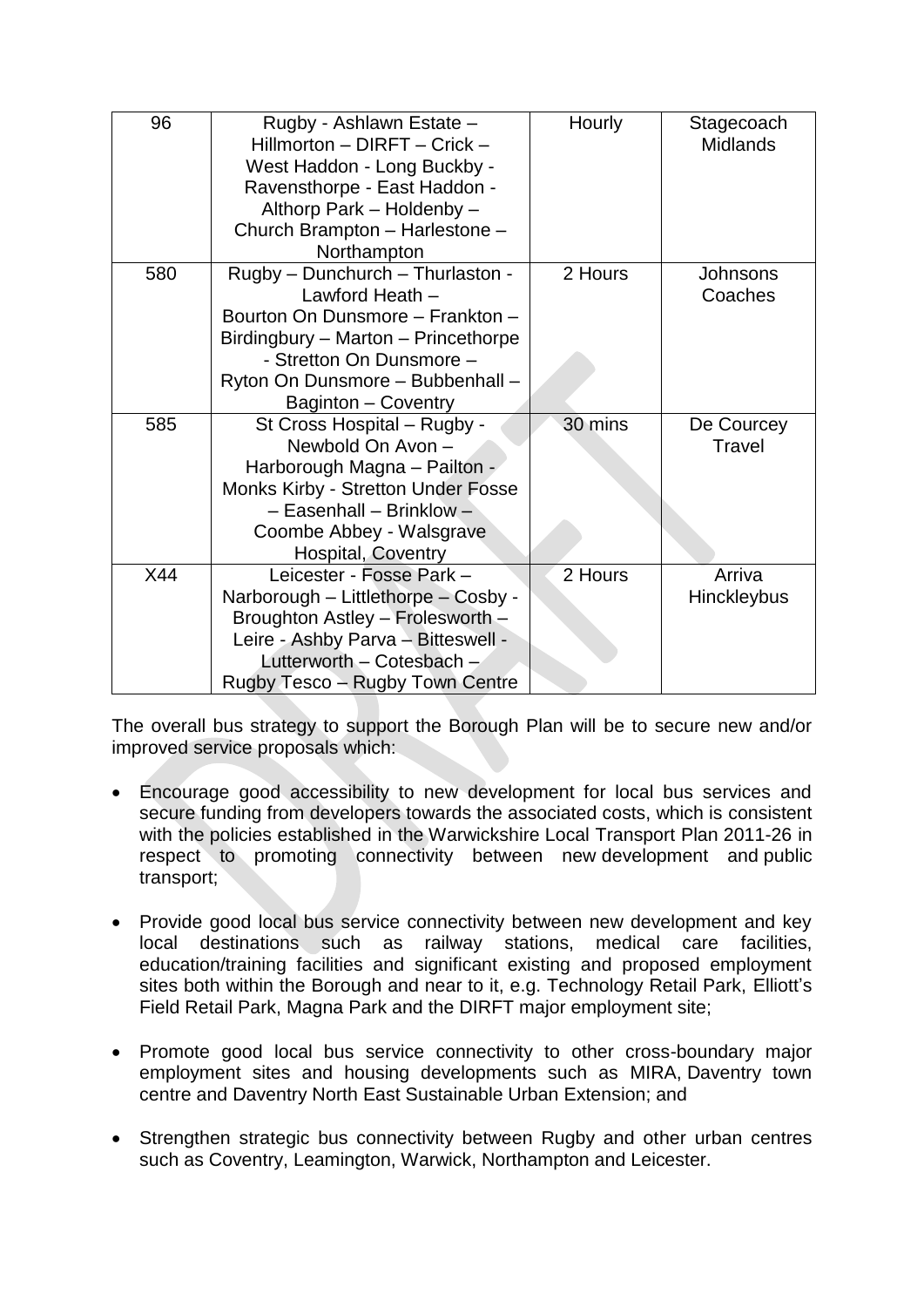Developers will be encouraged to work with the County Council and local bus operators to prepare proposals which will meet these aspirations, and contribute towards the mode share targets for sustainable travel as part of an overall mitigation strategy for their development.

#### *General Requirements*

Developers will be required to provide financial contributions towards the provision of bus services or arrange to contract services directly with an operator as part of all significant new development within the Borough.

This will generally take the form of either enhancement to existing bus services which fall within 400m walking distance of the site, or for larger sites the provision of new standalone bus services which deliver direct access to the development in question. Contributions will be sought for a minimum of five year period, net of fare box revenue.

As noted above, developers may wish to contract new or enhanced bus services directly with an operator rather than pay a contribution. Such requirements will be agreed as part of the planning process and conditioned accordingly.

New or enhanced bus services should provide a suitable frequency commensurate with the size of the development and ensure that the level of service on the Warwickshire bus network is maintained, which is presented in the table below:

#### Warwickshire Bus Network Level of Service

Core Urban Bus Services

These bus services operate in the main urban centre of Warwickshire, e.g. Leamington, Warwick, Nuneaton, Rugby, Stratford-upon-Avon, Bedworth and Kenilworth. As an aspiration, bus services in these main urban centres should ideally operate at least:

- Every 10 minutes on Mondays to Saturdays between the hours of 0700 1900;
- Every 20 minutes on Mondays to Saturdays between the hours of 1900 2300; and
- Every 20 minutes on Sundays between the hours of 0800 2300.

#### Key Inter-Urban Bus Services

These key inter-urban bus services provide bus connectivity between the main urban centres of Warwickshire and also key nearby cross boundary destinations, e.g. Coventry, Birmingham and Birmingham International Airport. As a minimum, these bus services will operate at least:

- Every 30 minutes Mondays to Sundays between the hours of 0700 1900; and
- Every 60 minutes Mondays to Sundays between the hours of 2300 0600.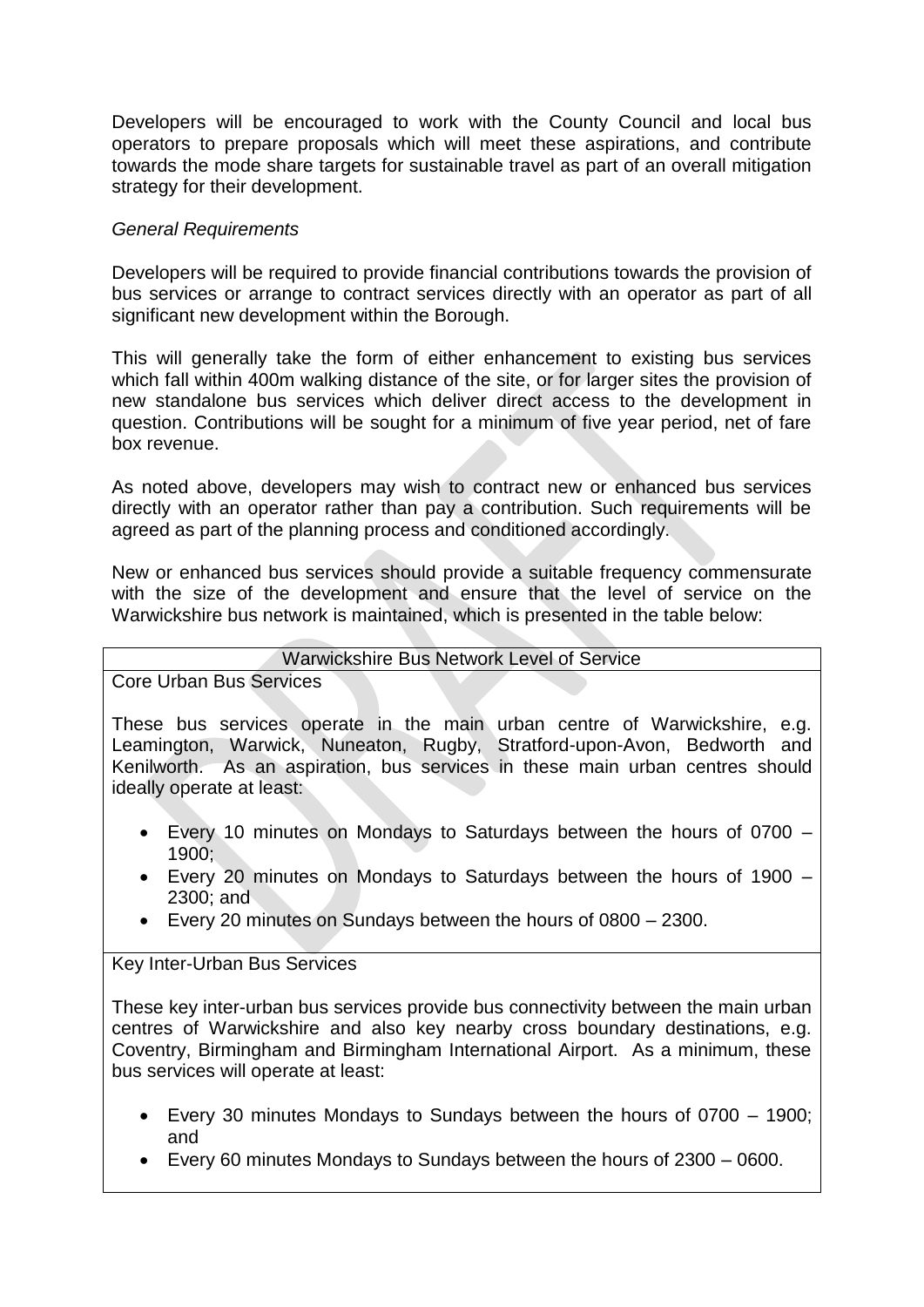#### Other Inter-Urban Bus Services

These inter-urban bus services serve other cross boundary main urban centres where travel demand is less prevalent, e.g. Banbury, Daventry, Northampton, Redditch and Tamworth. As a minimum, these bus services will operate at least:

- Every 30 minutes Mondays to Saturdays between the hours of 0700 1900;
- Every 60 minutes Mondays to Saturdays between the hours of 2300 0600; and
- Every 60 minutes on Sundays between 0700 2300.

#### *Local Bus Services Serving New Development*

In most cases the bus service should operate between the hours of 0700 – 1900 (Mondays to Saturdays) in accordance with larger developments of 1000+ dwellings. In addition, an evening and Sunday service should be provided. Developers will be required to either contribute towards a marketing budget or work with service providers to ensure new bus services are well publicised. The County Council will also encourage developers to consider ticketing offers/low fares when new bus services are introduced.

The concentration of large scale development proposed in certain areas of the Borough should facilitate the conditions required to support the introduction of new and/or enhanced services that stand a reasonable chance of becoming commercially viable over time. In certain circumstances, new infrastructure may be needed to help facilitate the conditions necessary to allow buses to move into and through new development sites so they are not forced to make complicated and unattractive diversions.

#### *Build Rate*

Bus services should be in place from the time of first occupation to ensure new residents perceive the service as a viable alternative to the private car, and so it becomes ingrained as part of the culture of the new development. If bus services are only introduced at a later point post-construction, it is highly likely that residents would have already developed travel patterns and behaviour using alternative means of transport (typically the private car).

#### *Type of Occupancy*

In order to enable the potential for future commercial viability of any new bus service it is essential to ensure there is a mix of housing types across the development. Routes serving developments purely focused on high-end executive housing are unlikely to ever achieve commerciality.

#### *Internal Road Network*

Not only must this be suitable for the long term operation of bus services, it must enable penetration of the development from the outset. Where there is phased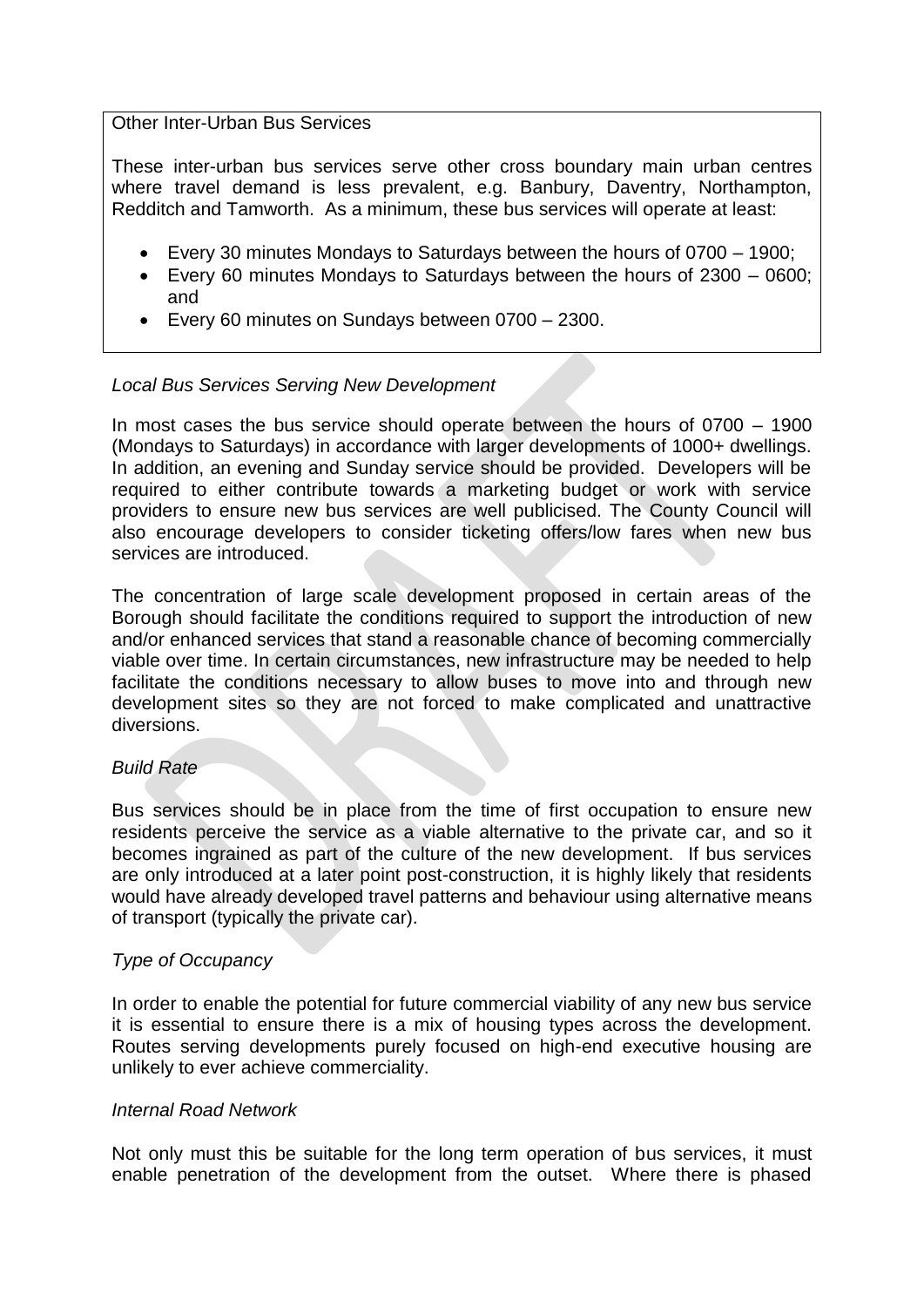construction of the road network or there are temporary roads in place, consideration needs to be made to allow buses to traverse the development and turn around safely. It is not advisable for a local authority to tender a bus service that requires smaller vehicles for initial phases of the development, as the need of two different vehicle types would dramatically increase the costs. The positioning of any traffic calming measures must take into consideration the risk they pose to buses, and the additional road space buses require negotiating them. Therefore, it is essential that developers factor in the dimensions of the vehicles to be used over the life of the service within their plans.

#### *Connectivity between Individual Developments*

In some areas, piecemeal construction by multiple different developers has resulted in a warren of side-streets and cul-de-sacs that are impenetrable to local bus services. In order to avoid this it is advisable that the Local Planning Authority encourages a lead developer to submit an outline planning application for a significant area, including details of the main highway infrastructure; this developer would then work with others to submit individual applications detailing the reserved matters for different phases of the site.

#### **Highway considerations in new developments to support bus services**

In order to ensure that buses effectively penetrate all key development sites, it is strongly advised that the following highway infrastructure be considered for inclusion in any future highway development control related discussions between Borough Council officers, WCC officers and respective developers:

- 1. The width of the main distributor road within the development site is sufficient to cater for two-way bus movement in order to allow effective penetration of the site.
- 2. The distributor road is provided within each separate development for the purpose of the following:
	- Ensuring that all households within the individual development are within 400 metres of a bus stop; and
	- Enable a highway link connecting all the separate developments to each other and also the adjoining local highway network.
- 3. The distributor road in each individual development has a minimum width of 6.75 metres and can effectively cater for bus turning movements in order to complement flexible bus routing options.
- 4. Highway links are in place providing connectivity between each individual development and nearby main road(s) on the strategic and/or local highway network.
- 5. '*Flexibility is key'*, not least in that it is difficult to predict how the overall development in this area will come forward given the numerous separate developments.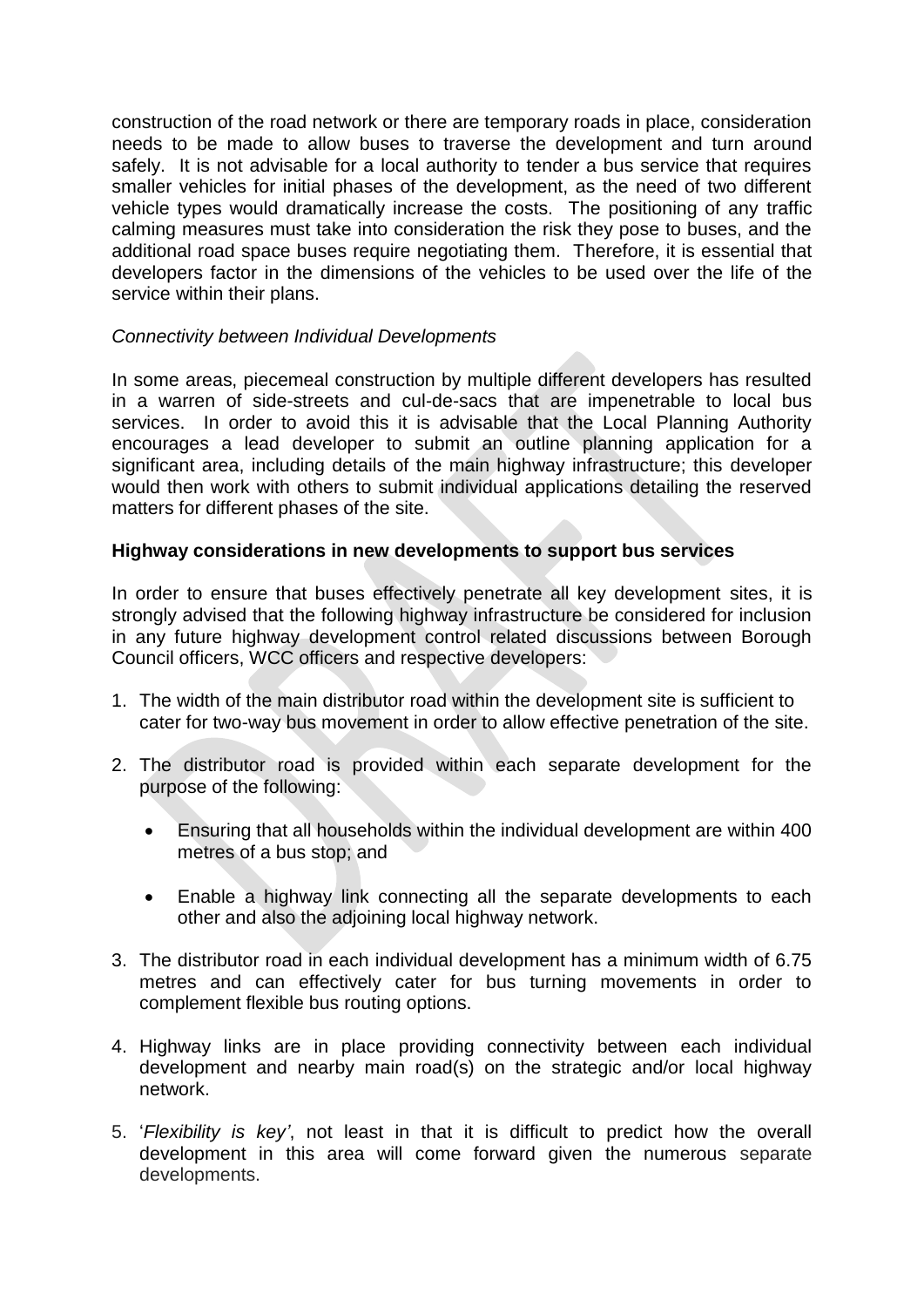The County Council is aware that the Borough Council has produced a Draft Masterplan Supplementary Planning Document for South West Rugby. With this in mind it is recommended that:

- Any Masterplans developed by the Borough Council associated with strategic sites consider the sustainable transport principles and proposals contained within this strategy; and
- The development of any Masterplans includes representatives from the County Council to help inform the key transport and access issues, including matters relating to sustainable travel.

#### **Bus service provision considerations for new developments**

#### *Diversion of Existing Bus Services*

Opportunities to divert existing bus services are dependent on the size and location of any new development, with the length (in terms of time as well as physical mileage) of any detour being a limiting factor. Bus operators will be reluctant to reroute profitable commercial services away from main corridors in order to serve new development if there is a possibility of loss of patronage (thus revenue) from existing customers. Developers should be encouraged to seek feedback from bus operators prior to submitting planning applications, and this input should be reflected in their plans. Likewise, the Local Planning Authority should also seek the views of bus operators and Local Transport Authorities prior to granting of consent.

#### *Enhancement of Existing Bus Services and/or Creation of New Bus Services*

#### *Coton Park East*

The western section of Coton Park is already linked to Rugby town centre, DIRFT and Daventry by bus services 10 and 12, providing a weekday daytime frequency of 30 minutes. A small modification to the road layout is being progressed which will allow these services to extend into Coton Park East. The potential additional use of the service would justify an increase in frequency to every 15 minutes.

#### *South West Rugby*

Existing local bus services in Rugby already serve the northern edge of this area. Bus service 4 provides a weekday daytime frequency of every 12 minutes and serves Bilton, Admirals Estate and Cawston Grange. Bus service 86 provides a weekday daytime frequency of every 30 minutes to Overslade and Woodlands.

Although the services referred to above could potentially be extended to serve this development, both have long terminal loops offering maximum geographical coverage of the areas they already serve. Furthermore, the southward extension of these services would require additional resources to maintain existing service levels.

It is therefore considered that creation of a new bus service would be required to serve this strategic site allocation, and a development of this size would justify at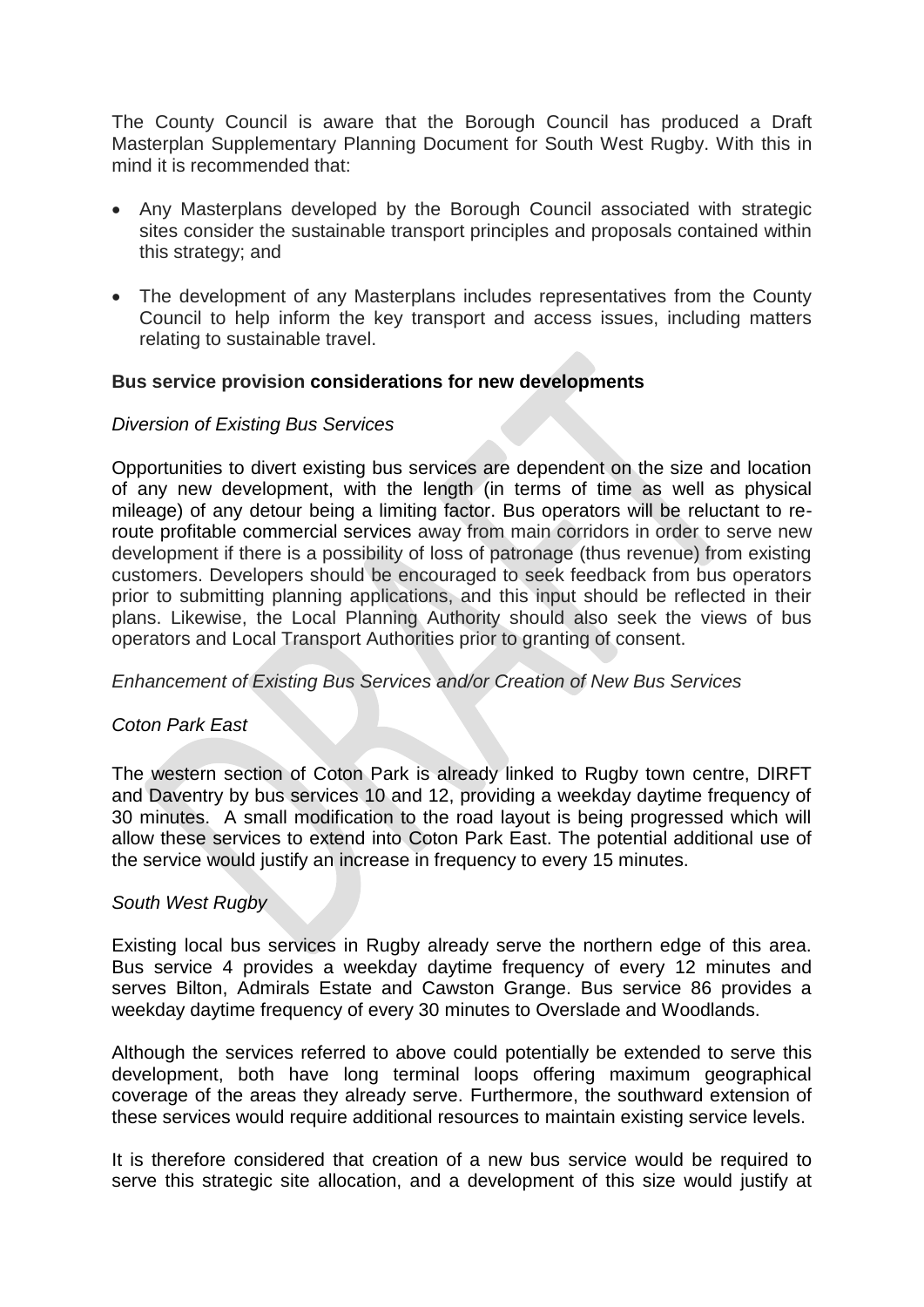least a 15 minute frequency operating Mondays to Saturdays between 0700-1900, with a 30 minute service provided on evenings and Sundays.

It would offer efficiency advantages to combine this service with that for Lodge Farm (see below) and Coton Park (see above).

#### *Lodge Farm*

This location is currently only served by Flexibus, offering an off peak return journey three days a week to Rugby. It is therefore considered that the new development must sustain its own dedicated bus service. A development of this size would justify at least a 15 minute frequency operating Mondays to Saturdays between 0700-1900, with a 30 minute service provided on evenings and Sundays.

This could potentially be routed via the South West Rugby development thus offering a similar level of service at that location and possibly extended to Coton Park enhancing the frequency of the service by two buses per hour. This would help to maximise the efficiency of the service and the potential population draw along the route as a whole.

#### *Sites in Combination*

If each of the proposed allocations referred to above comes forward during the Local Plan period, it is considered that a 15 minute service operating all the way through to connect all three sites would be appropriate.

#### *Cost Profile*

Staggered funding of new or existing bus services to serve a new development makes allowance for the initial cost of introducing or diverting bus services (e.g. capital expenditure on vehicles, increasing the number of vehicles operating on route and additional staff costs) as well as the initial low on-bus revenue. It is anticipated that the cost reduces over the life of construction (as occupancy, and potentially onbus revenue increase), with the aim of achieving commerciality at a point in the future.

#### *Vehicle Specification*

It is important to ensure high quality of operation. On board Wi-Fi is fast becoming a feature across bus fleets, as is leather seats and audio-visual announcements. The County Council understands that bus operators would be pleased to offer this as an option for the new developments, where appropriate. In terms of providing low-floor vehicles, all buses will be legally required to be of DDA compliant design prior to 2018. If an initial contract specified new or nearly-new vehicles, then any subsequent extension or re-tender should also make provision for the retention of existing vehicles.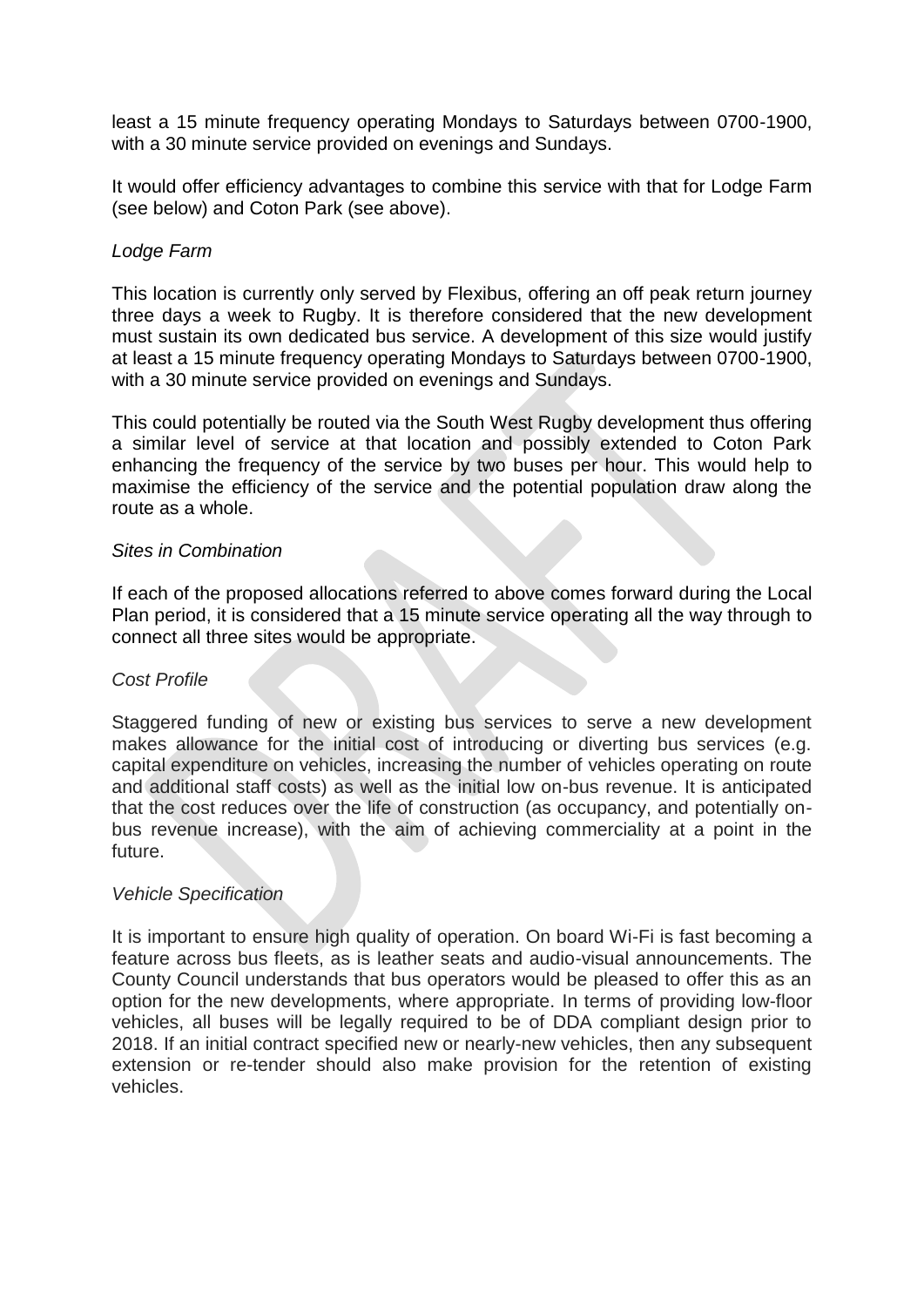### **Bus Infrastructure**

The principal areas of infrastructure associated with bus service improvements are bus stops, flags, shelters, laybys, information and priority measures.

#### **Bus Stops, Flags, Shelters, Laybys and Information**

In relation to bus stops, the County Council would expect these to be well located in relation to the surrounding development (for example in terms of local service centres and schools), with a maximum walk distance of no more than 400m from any point within the development.

In most cases bus stop poles with flags and timetable cases should be sufficient. The location of the bus stops should be agreed prior to the construction of each development site in order to ensure that potential occupiers are aware of their location. The bus stops should be provided with raised kerbs in order to complement the fleet of low floor buses operating around Rugby Borough, bus stop poles (with bus flag and timetable case attached) and also a bus stop clearway marking box.

At key bus stops, consideration should be given to providing a bus shelter. County Council officers will be able to provide the developer with advice on the appropriate specification of the bus shelter. In addition, a commuted sum will be required for a period of five years to cover the maintenance costs of each shelter provided.

The provision of bus stop laybys will also be considered, where appropriate, in order to prevent stationary buses from obstructing traffic flow whilst picking up and/or setting down passengers. The provision of a bus stop layby at certain designated locations will enable buses to pull off the carriageway to pick up and set down passengers, and therefore, further enhance the waiting environment.

The County Council will not generally require Real Time Information (RTI) to be provided at bus stops and within bus shelters. However, liaison with site promoters will be undertaken to discuss the possible future-proofing provision of supporting underground infrastructure, should RTI be pursued at some point in the future.

The advent of smartphones means that residents of new developments can enjoy the benefits of real time information through use of specific apps.

Consideration should be given towards promoting a borough-wide branding approach to bus flags around Rugby Borough by allocating developer funding towards replacing certain bus flags around the borough in order to ensure a consistent and uniform appearance.

#### **Bus Priority/Connectivity Improvements**

As noted previously, if each of the proposed allocation sites in Rugby (Coton Park, South West Rugby and Lodge Farm) comes forward for development during the Local Plan period, it is considered a 15 minute service operating all the way through to connect all three sites would be appropriate, potentially via the town centre and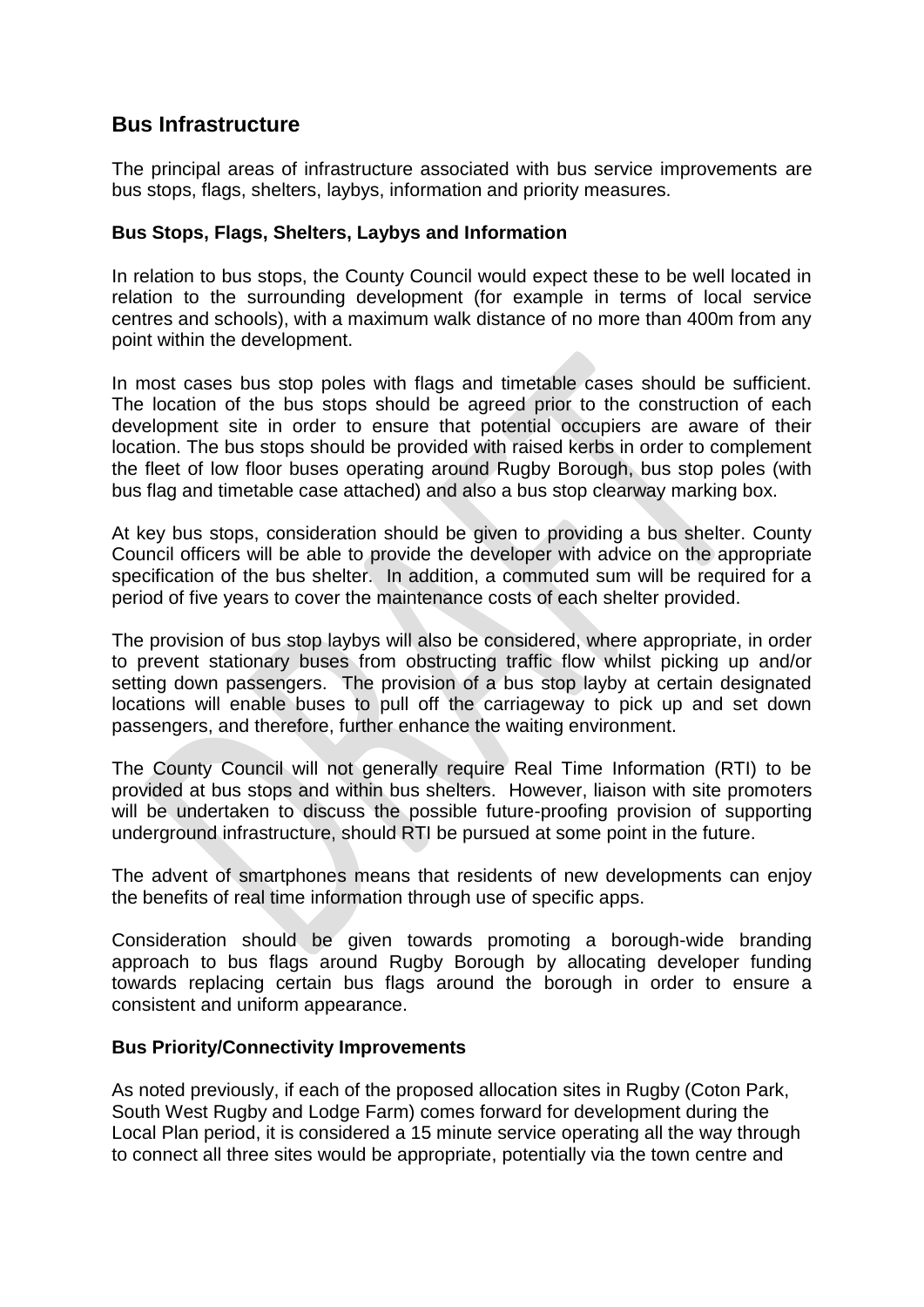Rugby Station. This would improve sustainable access between residential locations, employment opportunities and major retail facilities.

In order to facilitate this level of service, it is proposed to investigate options for possible bus priority as part of a wider review of the overall transport strategy for the town to be undertaken in the medium to longer term.

Liaison with Stagecoach Midlands has identified a number of areas on the local highway network where further congestion brought about by Local Plan growth would potentially lead to difficulties in terms of maintaining service schedules and frequencies. These include the following:

- Rugby Station and the rail underpass/Mill Road (routes 4,10,12);
- Corporation Street (all services):
- Bilton Road/Corporation Street Gyratory (all routes except 3/3A);
- Avon Mill/Leicester Road (routes 3/3a,4);
- Hilmorton Road/Ashlawn Road (routes 3/3A,10/12,96);
- Clifton Road/Murray Road/Lower Hilmorton Road junction (all services).

The updated STA work has included a 'proof of concept' exercise which has sought to identify whether there is possible further mitigation beyond that already identified which could potentially further mitigate Local Plan growth.

The outputs from this work suggest that more radical schemes, including a possible extension to the Rugby Western Relief Road in conjunction with traffic management measures on the A426 Newbold Road/Corporation Street corridor and at Rugby Gyratory, could potentially help to reduce queuing impacts in the town.

### **Park and Ride**

It is anticipated that the wider transport strategy review referred to previously would also seek to assess the scope for demand management measures including Park and Ride and a review of local parking policy to help tackle congestion in the town.

## **Access to Rail**

Rail usage in Warwickshire has been steadily increasing over the past two decades and improving the current rail services on offer and access to the network for those wanting to travel by rail is a key aspiration for the County Council.

#### **Rugby Station**

The principal access point to the rail network in the Borough is Rugby Station. Rugby is a key station on the West Coast Main Line (WCML), which is one of the most important rail corridors in Britain and one of the busiest stations in Warwickshire.

It is served by the West Coast Main Line Franchise (to be replaced by InterCity West Coast franchise from 2019) which offers long distance express and semi-fast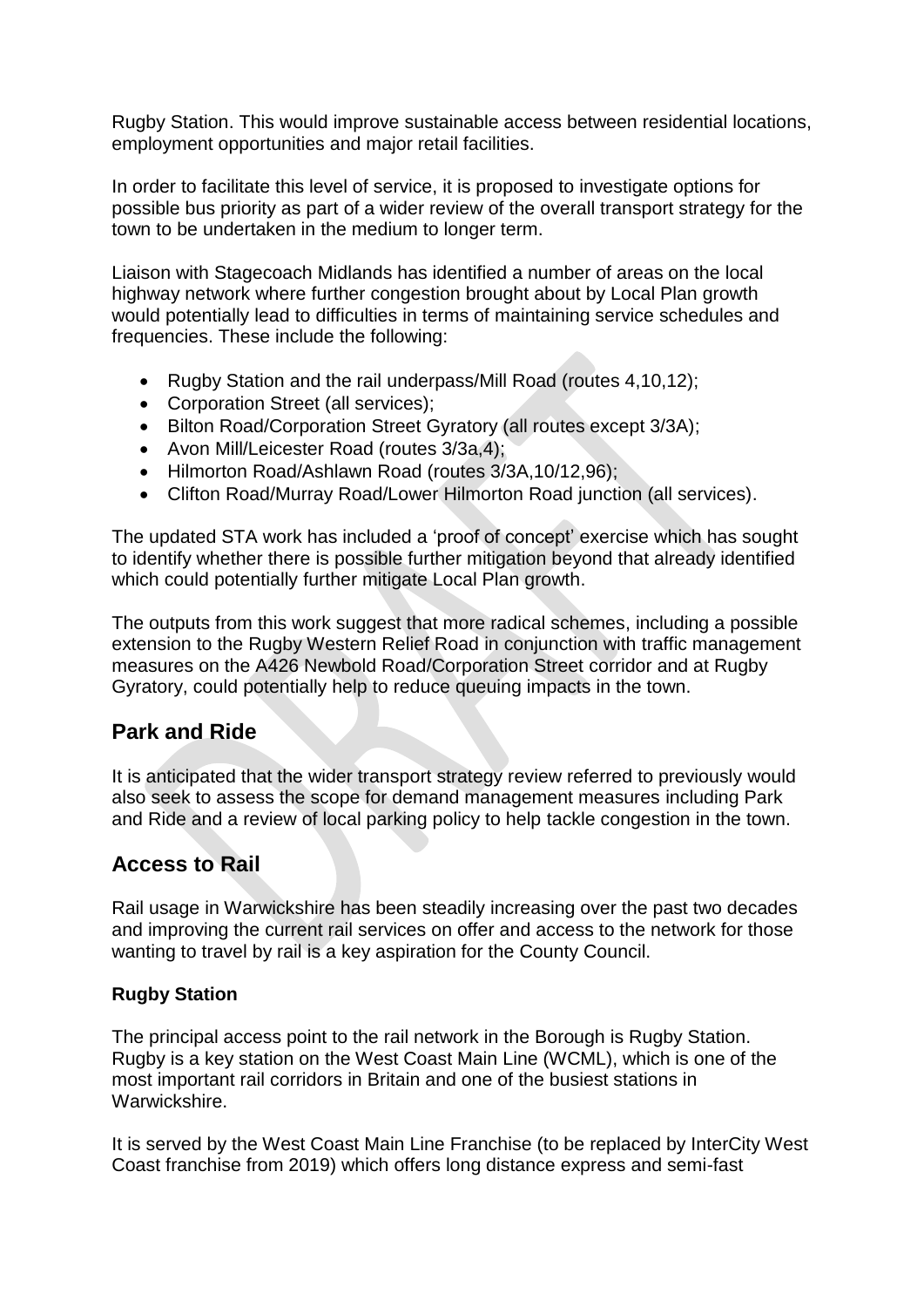services from London, the West Midlands, the North West and Scotland, and the London Midland franchise which offers services across the West Midlands to London.

Rugby Station has high passenger demand which is expected to grow in the coming years. In the period 2015-2016, over 2.2 million people used the station. It is estimated that by 2043, four million passengers per year will be using the station, doubling the current patronage.

Rugby Station underwent a major renovation when the WCML was upgraded in the early 2000s. Network Rail invested £190m in a package of upgrades and improvements in/around the station. This included extensive remodelling of the railway lines through the station, the reinstatement of a fourth track from Rugby to Brinklow, complete refurbishments of flyovers to the north and south of the station, 2 new platforms, and the station itself was comprehensively rebuilt. Warwickshire County Council invested £100,000 (2009-2010) in delivering a bus/rail interchange at the Station.

The growth in passenger demand that has occurred at Rugby Station has been largely accommodated by the aforementioned renovation and expansion as well as the additional car parking provision that has recently been completed.

It is an aspiration for the County Council to increase the number of services from Rugby Station to London. Over 280,000 people travel from Rugby to London each year and this figure is expected to rise alongside the projected growth on the entire WCML. At present, there are only four trains per hour travelling to London with only one of the four being on the fast service, the average journey time from Rugby to London being 75 minutes. HS2 will allow the overall services at Rugby to be improved with the frequency increasing and possible introduction of more fast services.

### **Parking**

With the expected growth in patronage there will be a corresponding rise in demand for parking near and around the station, putting pressure on an already constrained transport network. Currently, there are over 700 dedicated station spaces surrounding the station.

A possible site option for an additional multi-storey car park has been identified to the north of the station. If pursued, the existing northern footpath access into the station from Mill Road which is currently sub-standard would need to be improved.

The entrance is narrow and not well-lit and a possible improvement would be to enlarge the walkway and bring it up to modern standards. This would result in the Station having two main entrances. This would allow the station to spread the areas where passengers enter and exit and reduce unnecessary delays.

#### **Rugby Parkway Station**

With the forecast growth to the town's population, Rugby Borough is set to see a transformational change in scale that will require a significant upgrade to existing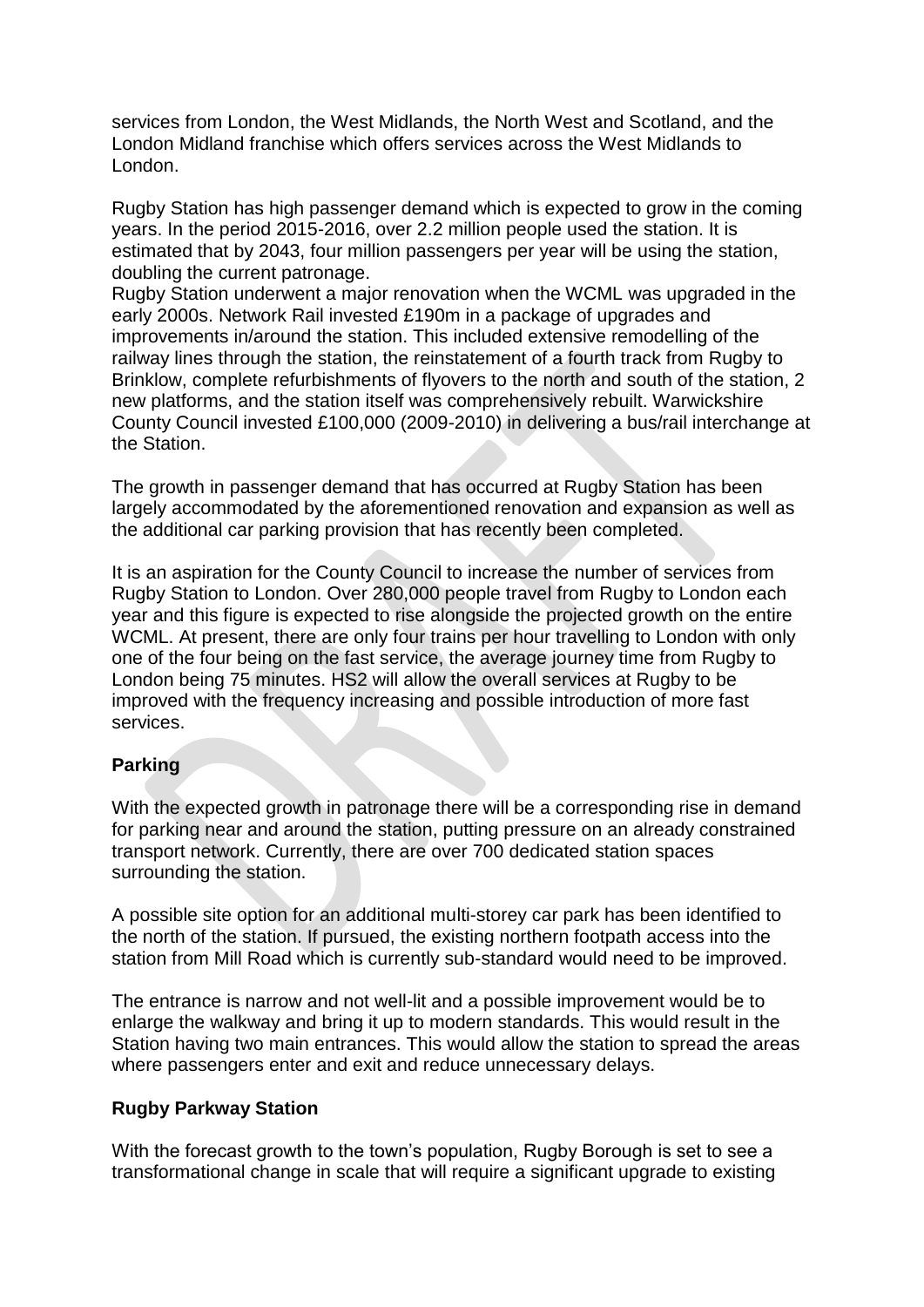transport networks, particularly additional access to National Rail services that will not be sustainably provided by Rugby and Long Buckby stations alone.

A complementary facility to the town station is proposed at Rugby Parkway. The new station would be located on the A428 Crick Road, opposite the new major housing development at Houlton in eastern Rugby. It is also approximately 1 mile from M1 Junction 18, and will be at the crossroads of the UK strategic highway network, easily accessible from the M1, M6, M45, A5 and A14.

The new station will comprise:

- Two platforms with connecting footbridge and lifts;
- Bus and car drop off point;
- Highway connection to the A428; and
- 260 space car park.

The aim of Rugby Parkway is to ensure that the rail network contributes to the sustainability of Rugby Borough's wider forecast population growth to 2026. Given this rise in population, a significant upgrade to existing transport networks is required. Rugby Parkway Station will support the town's urban sustainability and environment, helping to reduce highway congestion whilst freeing capacity for local people to use Rugby Station.

Given its proximity to the M1, M6, M45, A5 and the A14, it is likely to act as a strategic park and ride for the area, reducing the highway congestion experienced at peak times in the area and thus freeing up highway capacity whilst introducing modal shift away from private car. It will also offer a short 4 minute journey for those living in Houlton and the surrounding area to get to Rugby town centre quickly and efficiently.

Rugby Parkway and Rugby Station will in combination offer a step-change in connectivity to UK economies after HS2 releases capacity on the rail network for new WCML services in 2026. However, without additional rail access opening up in Rugby, the town will continue to have a limiting effect on those seeking to travel by rail, and without HS2, and the capacity that is freed up by some fast services moving to the new line, there is the continued issue of a lesser service on offer at Rugby.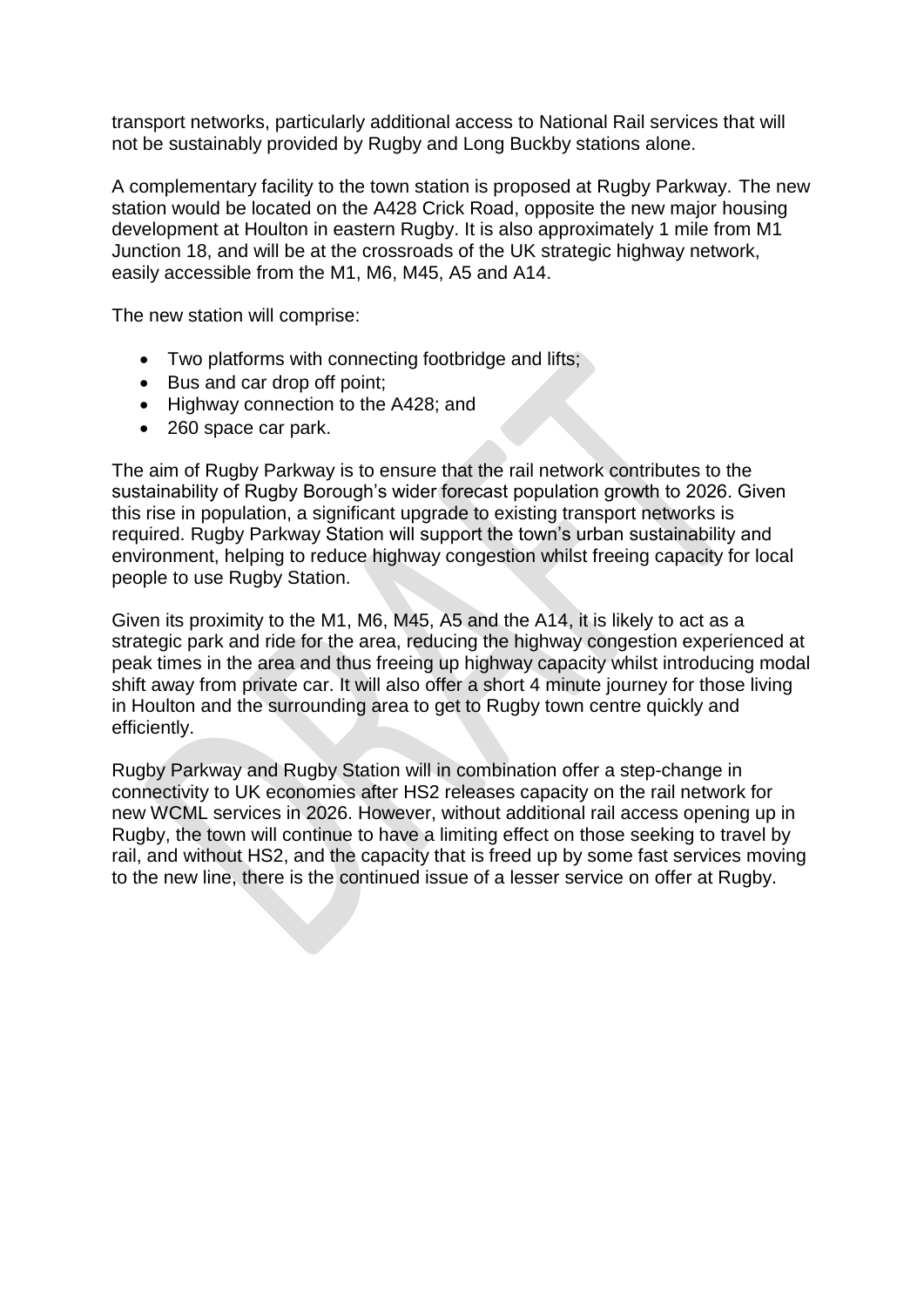## **3. Walking and Cycling**

## **Introduction**

It is important that high quality pedestrian and cycle routes are provided to and within all significant development sites which come forward across the Borough.

The cycle network in Rugby is reasonably well developed although there are a number of new links and improvements which the County Council would like to see come forward to help develop a comprehensive cycle network that makes cycling an attractive choice for everyday journeys, particularly to work.

The County Council and Sustrans carried out a review of the Rugby cycle network in 2015/16 in order to produce a new cycle network development plan. The proposed Local Plan housing and employment allocations formed a key input to this review. Views have also been sought from the Rugby Cycle Forum (which WCC attends) regarding the cycle network review. The plan has been recently reviewed in view of updated development land allocations in the proposed Local Plan.

Internal provision for pedestrians and cyclists within development sites should deliver good access to local service centres, schools and open spaces/play areas. Streets should be designed to facilitate on-carriageway cycling, although cycle facilities which are segregated from traffic may be required on main spine roads. This provision should be complemented by traffic-free shared pedestrian/cycle routes where they provide attractive or more direct alternatives to the road network. Routes should also be provided as part of new 'green' corridors, with suitable links to them from within the development. Good connections to the external pedestrian and cycle network are also important.

In terms of other pedestrian and cycle infrastructure, crossing facilities should be considered where flows justify such provision. Toucan crossings may be required on key cycle routes. Pedestrian/cycle signage should also be considered, particularly in terms of links to important local facilities such as public transport interchanges and the National Cycle Network. The County Council would expect to see good quality cycle parking provided at local service centres, schools and open spaces/play areas within development sites.

### **Proposed improvements to walking and cycling facilities**

The following schemes would deliver a number of strategic and missing links within the cycle network, and therefore allow more seamless journeys to be made by bike:

- **Rugby Gateway – town centre / rail station**
- **Rugby SUE / Hillmorton – town centre**
- **South-west Rugby – town centre**
- **Hillmorton – DIRFT**
- **Coton Park East - Brownsover**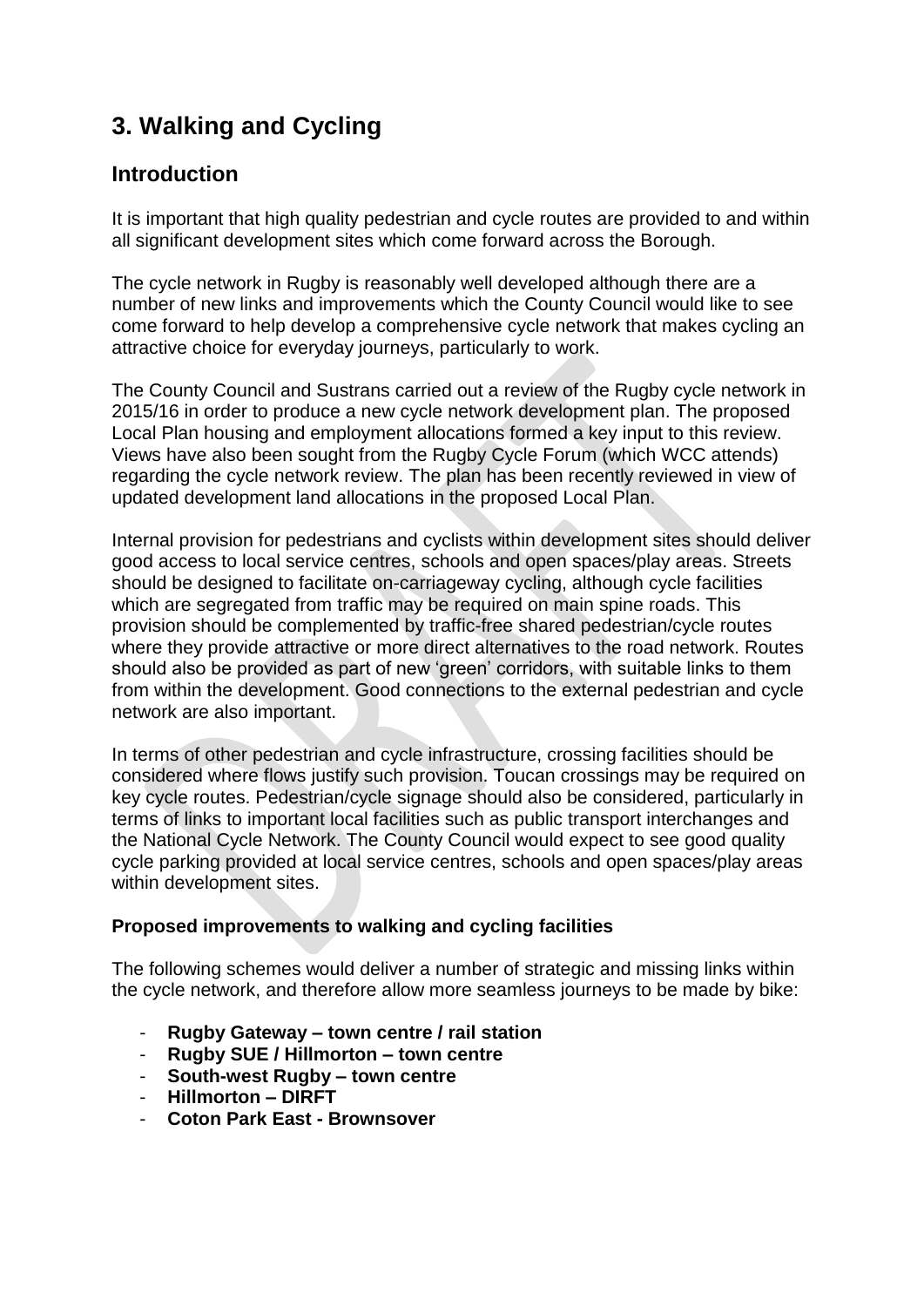The above schemes have been identified as the main new cycle links required to connect residential areas to key destinations in and around Rugby. This should not be considered as an exhaustive list and will be further refined as further work is carried out on the cycle network development plan. Additional local cycle links will be required to connect development sites to schools, local service centres and community facilities.

The County Council will seek contributions towards the new cycling infrastructure identified as part of the network planning work as a result of development across the Borough.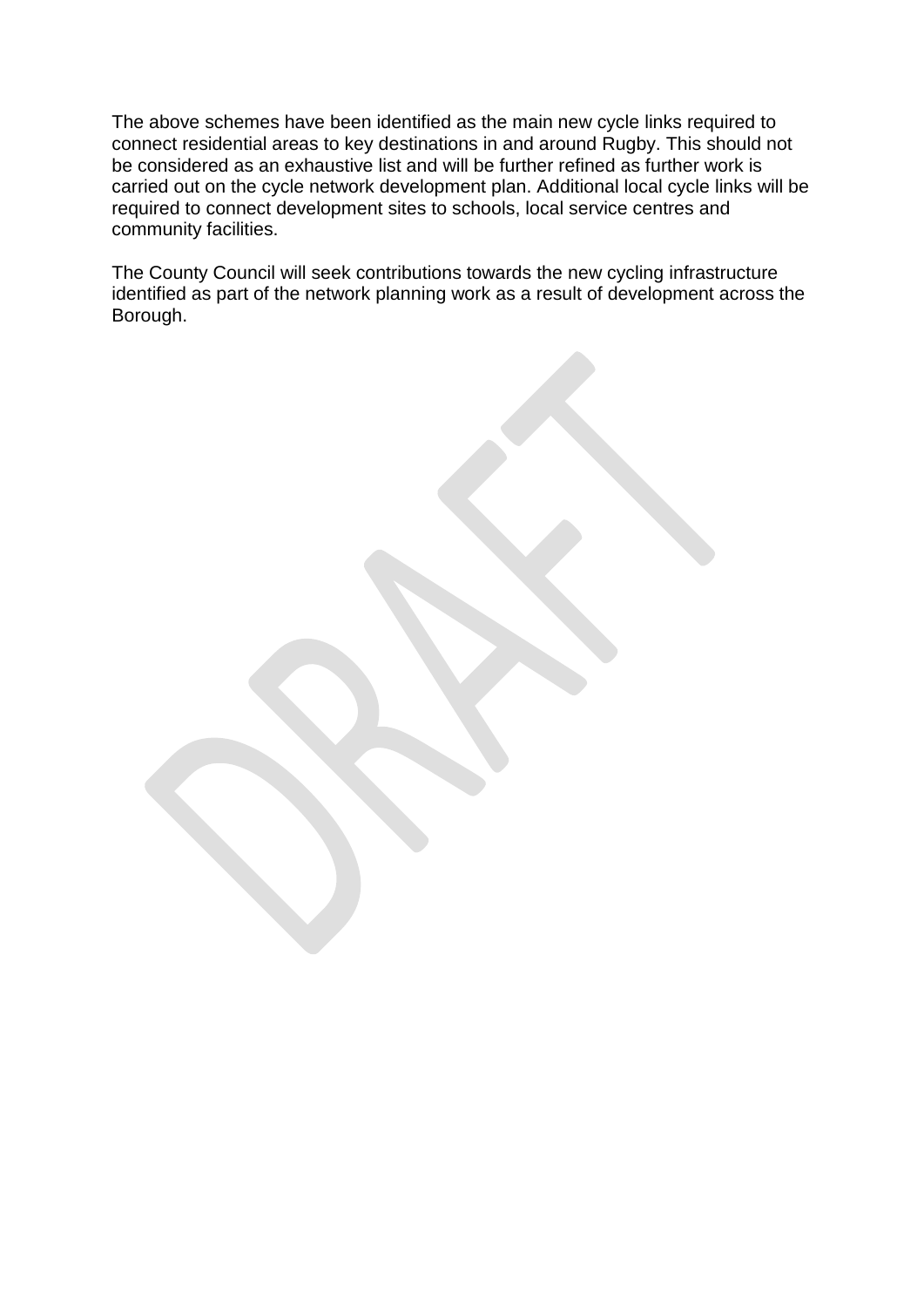## **4. Smarter Choices**

In order to reinforce the investment in public transport, walking and cycling proposed in this strategy, the County Council would expect to see the parallel deployment of the following behavioural and other 'Smarter Choices' measures secured through the planning process to help deliver sustainable growth across the Borough:

- Workplace Travel Plans (in respect of sites generating in excess of 100 jobs);
- Sustainable Travel Packs for new residents;
- Personalised travel planning (i.e. specifically tailored to the needs of the individual);
- Travel awareness campaigns;
- Public transport information and marketing;
- Car clubs;
- Car sharing schemes:
- Provision of Electric Vehicle charging points at key locations within development sites; and
- Use of teleworking, teleconferencing and home shopping.

The County Council will continue to work with existing employers, transport providers, the Borough Council and organisations such as Job Centre Plus and local Further Education institutions to encourage and facilitate bespoke solutions to addressing transport issues and needs, in order to improve access to training and employment opportunities across the Rugby area.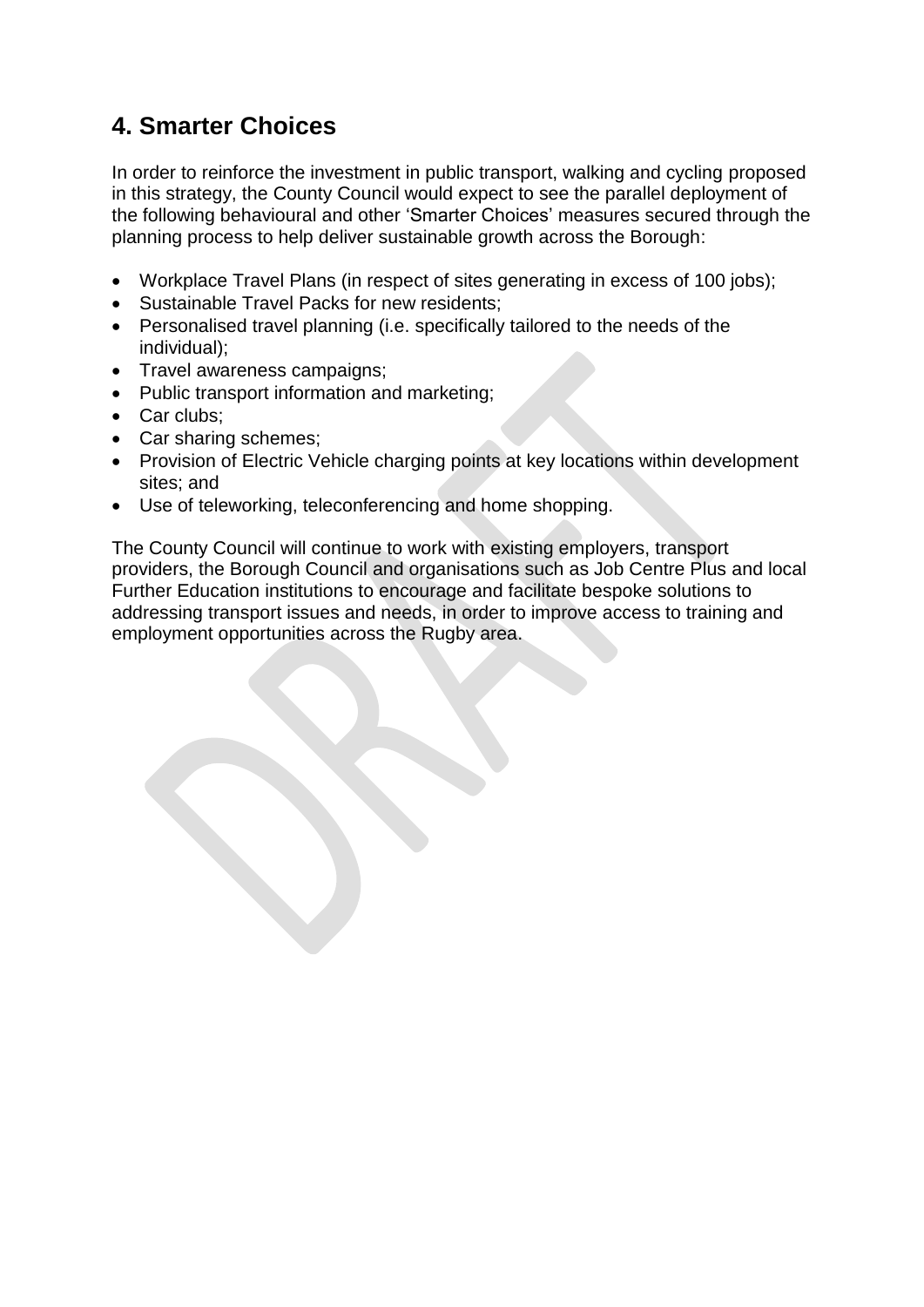## **5. Sustainable Transport Infrastructure Delivery Plan**

An Infrastructure Delivery Plan which captures the Sustainable Transport requirements detailed in this strategy is provided in **Appendix A**. This should be treated as an addendum to the advice contained in WCC's previous STA and the Borough Council's emerging IDP. It should also be treated as a 'live' document, which will evolve as further funding opportunities arise. The expectation is that this will feed directly into RBC's IDP associated with the Local Plan.